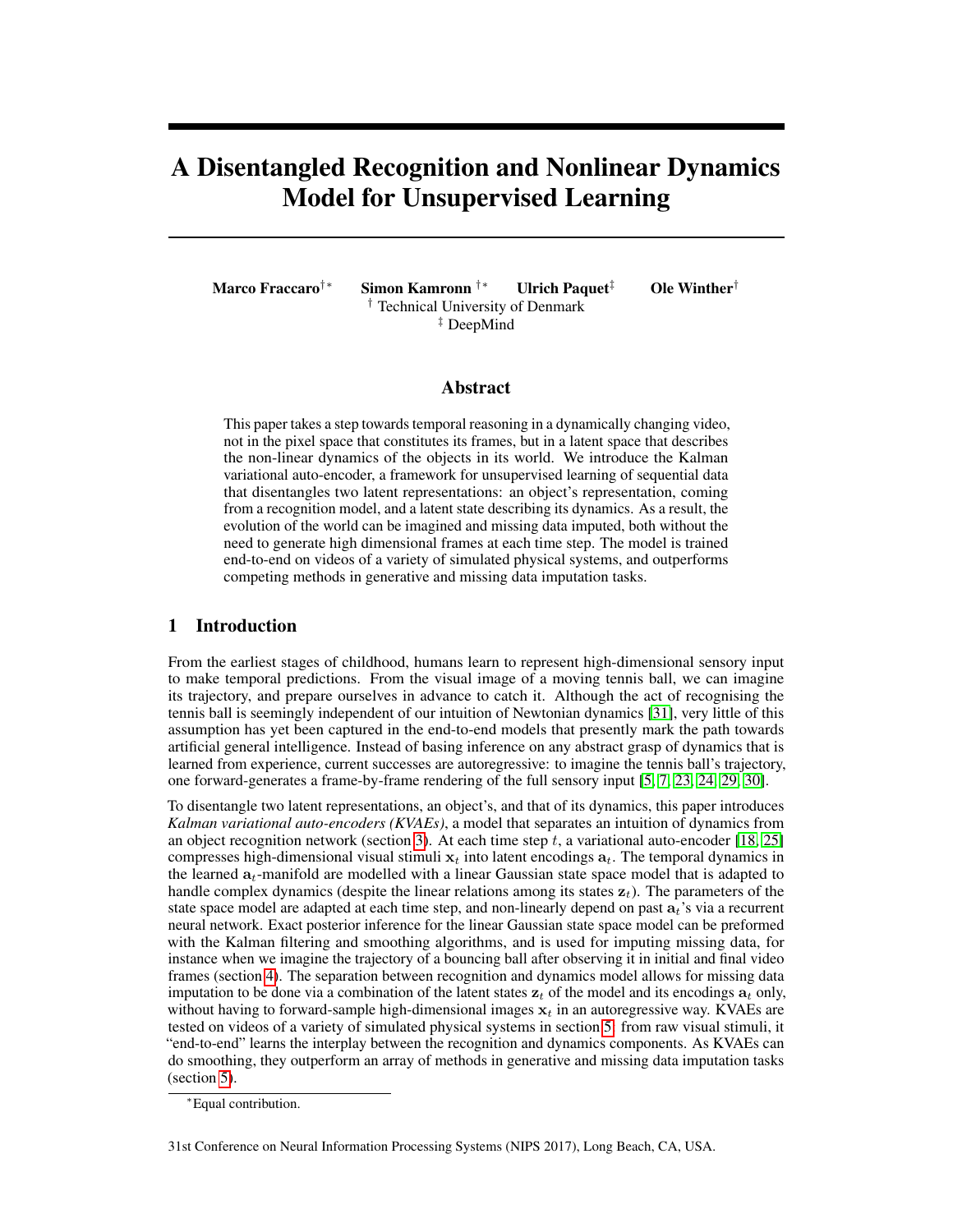## 2 Background

Linear Gaussian state space models. Linear Gaussian state space models (LGSSMs) are widely used to model sequences of vectors  $\mathbf{a} = \mathbf{a}_{1:T} = [\mathbf{a}_1, ..., \mathbf{a}_T]$ . LGSSMs model temporal correlations through a first-order Markov process on latent states  $z = [z_1, ..., z_T]$ , which are potentially further controlled with external inputs  $\mathbf{u} = [\mathbf{u}_1, ..., \mathbf{u}_T]$ , through the Gaussian distributions

$$
p_{\gamma_t}(\mathbf{z}_t|\mathbf{z}_{t-1},\mathbf{u}_t) = \mathcal{N}(\mathbf{z}_t;\mathbf{A}_t\mathbf{z}_{t-1} + \mathbf{B}_t\mathbf{u}_t,\mathbf{Q}), \qquad p_{\gamma_t}(\mathbf{a}_t|\mathbf{z}_t) = \mathcal{N}(\mathbf{a}_t;\mathbf{C}_t\mathbf{z}_t,\mathbf{R}). \tag{1}
$$

Matrices  $\gamma_t = [\mathbf{A}_t, \mathbf{B}_t, \mathbf{C}_t]$  are the state transition, control and emission matrices at time t. Q and R are the covariance matrices of the process and measurement noise respectively. With a starting state  $z_1 \sim \mathcal{N}(z_1; 0, \Sigma)$ , the joint probability distribution of the LGSSM is given by

$$
p_{\gamma}(\mathbf{a}, \mathbf{z}|\mathbf{u}) = p_{\gamma}(\mathbf{a}|\mathbf{z}) p_{\gamma}(\mathbf{z}|\mathbf{u}) = \prod_{t=1}^{T} p_{\gamma_t}(\mathbf{a}_t|\mathbf{z}_t) \cdot p(\mathbf{z}_1) \prod_{t=2}^{T} p_{\gamma_t}(\mathbf{z}_t|\mathbf{z}_{t-1}, \mathbf{u}_t) ,\qquad(2)
$$

where  $\gamma = [\gamma_1, ..., \gamma_T]$ . LGSSMs have very appealing properties that we wish to exploit: the filtered and smoothed posteriors  $p(\mathbf{z}_t|\mathbf{a}_{1:t}, \mathbf{u}_{1:t})$  and  $p(\mathbf{z}_t|\mathbf{a}, \mathbf{u})$  can be computed exactly with the classical Kalman filter and smoother algorithms, and provide a natural way to handle missing data.

Variational auto-encoders. A variational auto-encoder (VAE) [18, 25] defines a deep generative model  $p_{\theta}(\mathbf{x}_t, \mathbf{a}_t) = p_{\theta}(\mathbf{x}_t | \mathbf{a}_t) p(\mathbf{a}_t)$  for data  $\mathbf{x}_t$  by introducing a latent encoding  $\mathbf{a}_t$ . Given a likelihood  $p_\theta(\mathbf{x}_t|\mathbf{a}_t)$  and a typically Gaussian prior  $p(\mathbf{a}_t)$ , the posterior  $p_\theta(\mathbf{a}_t|\mathbf{x}_t)$  represents a stochastic map from  $x_t$  to  $a_t$ 's manifold. As this posterior is commonly analytically intractable, VAEs approximate it with a variational distribution  $q_{\phi}(\mathbf{a}_t|\mathbf{x}_t)$  that is parameterized by  $\phi$ . The approximation  $q_{\phi}$  is commonly called the recognition, encoding, or inference network.

## 3 Kalman Variational Auto-Encoders

The useful information that describes the movement and interplay of objects in a video typically lies in a manifold that has a smaller dimension than the number of pixels in each frame. In a video of a ball bouncing in a box, like Atari's game Pong, one could define a one-to-one mapping from each of the high-dimensional frames  $\mathbf{x} = [\mathbf{x}_1, ..., \mathbf{x}_T]$  into a two-dimensional latent space that represents the position of the ball on the screen. If the position was known for consecutive time steps, for a set of videos, we could learn the temporal dynamics that govern the environment. From a few new positions one might then infer where the ball will be on the screen in the future, and then imagine the environment with the ball in that position.

The *Kalman variational auto-encoder* (KVAE) is based on the notion described above. To disentangle recognition and spatial representation, a sensory input  $x_t$  is mapped to  $a_t$  (VAE), a variable on a low-dimensional manifold that encodes an object's position and other visual properties. In turn,  $a_t$  is used as a pseudo-observation for the dynamics model (LGSSM).  $x_t$  represents a frame of a video<sup>2</sup>  $x =$  $[x_1, ..., x_T]$  of length T. Each frame is encoded into a point  $a_t$  on a low-dimensional manifold, so that the KVAE contains T separate VAEs that share the same decoder  $p_{\theta}(\mathbf{x}_t|\mathbf{a}_t)$  and encoder  $q_{\phi}(\mathbf{a}_t|\mathbf{x}_t)$ , and depend on each other through a time-dependent prior over  $\mathbf{a} = [\mathbf{a}_1, ..., \mathbf{a}_T]$ . This is illustrated in figure 1.

#### 3.1 Generative model

We assume that a acts as a latent representation of the whole video, so that the generative model of a sequence factorizes as  $p_{\theta}(\mathbf{x}|\mathbf{a}) = \prod_{t=1}^{T} p_{\theta}(\mathbf{x}_t|\mathbf{a}_t)$ . In this paper  $p_{\theta}(\mathbf{x}_t|\mathbf{a}_t)$  is a deep neural network parameterized by  $\theta$ ,



Figure 1: A KVAE is formed by stacking a LGSSM (dashed blue), and a VAE (dashed red). Shaded nodes denote observed variables. Solid arrows represent the generative model (with parameters  $\theta$ ) while dashed arrows represent the VAE inference network (with parameters  $\phi$ ).

<sup>&</sup>lt;sup>2</sup>While our main focus in this paper are videos, the same ideas could be applied more in general to any sequence of high dimensional data.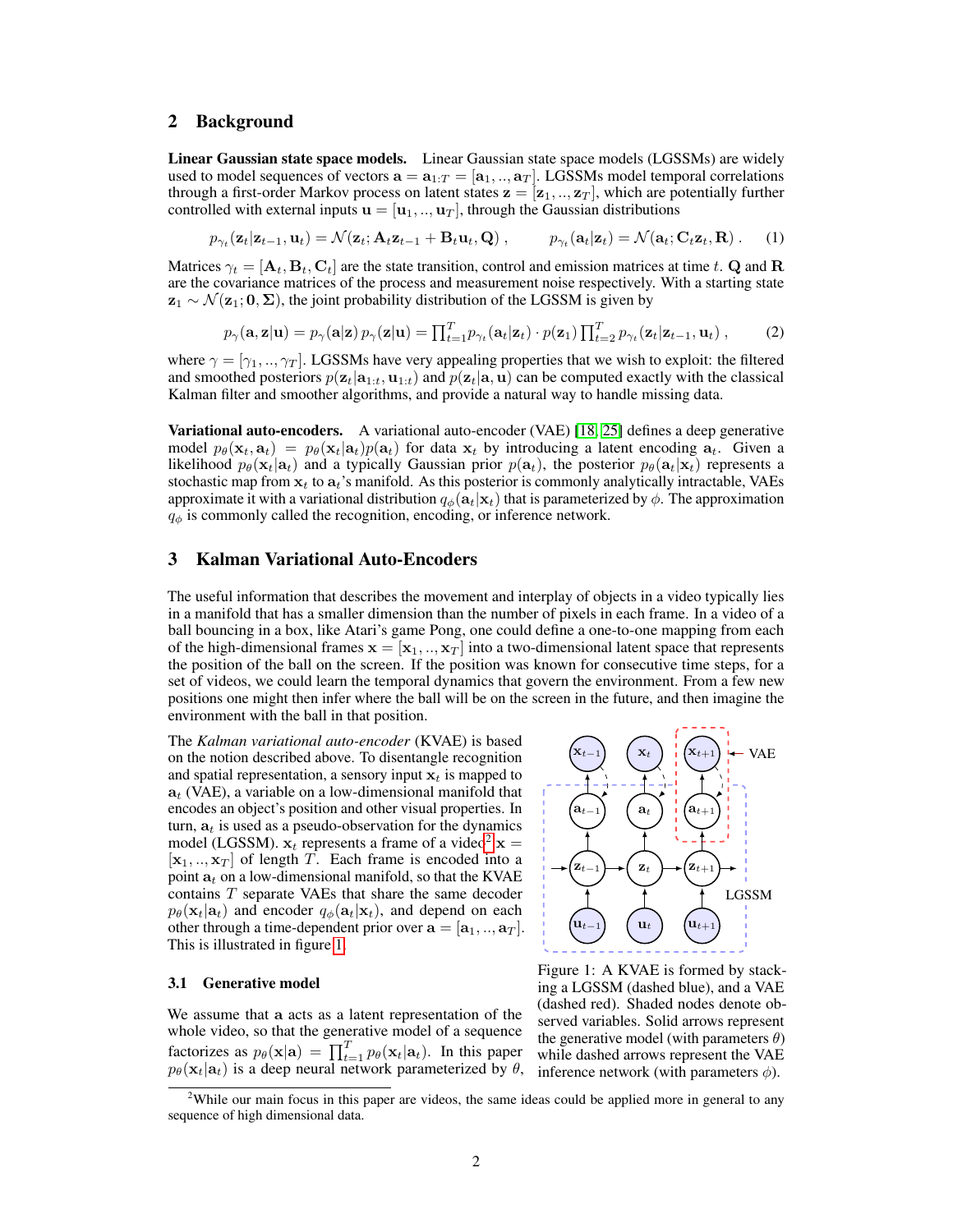that emits either a factorized Gaussian or Bernoulli probability vector depending on the data type of  $x_t$ . We model a with a LGSSM, and following (2), its prior distribution is

$$
p_{\gamma}(\mathbf{a}|\mathbf{u}) = \int p_{\gamma}(\mathbf{a}|\mathbf{z}) \, p_{\gamma}(\mathbf{z}|\mathbf{u}) \, \mathrm{d}\mathbf{z} \,, \tag{3}
$$

so that the joint density for the KVAE factorizes as  $p(x, a, z|u) = p_\theta(x|a) p_\gamma(a|z) p_\gamma(z|u)$ . A LGSSM forms a convenient back-bone to a model, as the filtered and smoothed distributions  $p_{\gamma}(z_t|a_{1:t}, u_{1:t})$  and  $p_{\gamma}(z_t|a, u)$  can be obtained exactly. Temporal reasoning can be done in the latent space of  $z_t$ 's and via the latent encodings a, and we can do long-term predictions without having to auto-regressively generate high-dimensional images  $x_t$ . Given a few frames, and hence their encodings, one could "remain in latent space" and use the smoothed distributions to impute missing frames. Another advantage of using a to separate the dynamics model from x can be seen by considering the emission matrix  $C_t$ . Inference in the LGSSM requires matrix inverses, and using it as a model for the prior dynamics of  $a_t$  allows the size of  $C_t$  to remain small, and not scale with the number of pixels in  $x_t$ . While the LGSSM's process and measurement noise in (1) are typically formulated with full covariance matrices [26], we will consider them as isotropic in a KVAE, as  $a_t$ act as a prior in a generative model that includes these extra degrees of freedom.

What happens when a ball bounces against a wall, and the dynamics on  $a_t$  are not linear any more? Can we still retain a LGSSM backbone? We will incorporate nonlinearities into the LGSSM by regulating  $\gamma_t$  from *outside* the exact forward-backward inference chain. We revisit this central idea at length in section 3.3.

#### 3.2 Learning and inference for the KVAE

We learn  $\theta$  and  $\gamma$  from a set of example sequences  $\{x^{(n)}\}$  by maximizing the sum of their respective log likelihoods  $\mathcal{L} = \sum_n \log p_{\theta\gamma}(\mathbf{x}^{(n)} | \mathbf{u}^{(n)})$  as a function of  $\theta$  and  $\gamma$ . For simplicity in the exposition we restrict our discussion below to one sequence, and omit the sequence index n. The log likelihood or evidence is an intractable average over all plausible settings of a and z, and exists as the denominator in Bayes' theorem when inferring the posterior  $p(a, z|x, u)$ . A more tractable approach to both learning and inference is to introduce a variational distribution  $q(\mathbf{a}, \mathbf{z}|\mathbf{x}, \mathbf{u})$  that approximates the posterior. The evidence lower bound (ELBO)  $\mathcal F$  is

$$
\log p(\mathbf{x}|\mathbf{u}) = \log \int p(\mathbf{x}, \mathbf{a}, \mathbf{z}|\mathbf{u}) \geq \mathbb{E}_{q(\mathbf{a}, \mathbf{z}|\mathbf{x}, \mathbf{u})} \left[ \log \frac{p_{\theta}(\mathbf{x}|\mathbf{a})p_{\gamma}(\mathbf{a}|\mathbf{z})p_{\gamma}(\mathbf{z}|\mathbf{u})}{q(\mathbf{a}, \mathbf{z}|\mathbf{x}, \mathbf{u})} \right] = \mathcal{F}(\theta, \gamma, \phi) , \tag{4}
$$

and a sum of  $\mathcal F$ 's is maximized instead of a sum of log likelihoods. The variational distribution q depends on  $\phi$ , but for the bound to be tight we should specify q to be equal to the posterior distribution that only depends on  $\theta$  and  $\gamma$ . Towards this aim we structure q so that it incorporates the exact conditional posterior  $p_{\gamma}(\mathbf{z}|\mathbf{a}, \mathbf{u})$ , that we obtain with Kalman smoothing, as a factor of  $\gamma$ :

$$
q(\mathbf{a}, \mathbf{z}|\mathbf{x}, \mathbf{u}) = q_{\phi}(\mathbf{a}|\mathbf{x}) p_{\gamma}(\mathbf{z}|\mathbf{a}, \mathbf{u}) = \prod_{t=1}^{T} q_{\phi}(\mathbf{a}_t|\mathbf{x}_t) p_{\gamma}(\mathbf{z}|\mathbf{a}, \mathbf{u}). \tag{5}
$$

The benefit of the LGSSM backbone is now apparent. We use a "recognition model" to encode each  $x_t$  using a non-linear function, after which exact smoothing is possible. In this paper  $q_{\phi}(a_t|x_t)$  is a deep neural network that maps  $x_t$  to the mean and the diagonal covariance of a Gaussian distribution. As explained in section 4, this factorization allows us to deal with missing data in a principled way. Using (5), the ELBO in (4) becomes

$$
\mathcal{F}(\theta, \gamma, \phi) = \mathbb{E}_{q_{\phi}(\mathbf{a}|\mathbf{x})} \left[ \log \frac{p_{\theta}(\mathbf{x}|\mathbf{a})}{q_{\phi}(\mathbf{a}|\mathbf{x})} + \mathbb{E}_{p_{\gamma}(\mathbf{z}|\mathbf{a}, \mathbf{u})} \left[ \log \frac{p_{\gamma}(\mathbf{a}|\mathbf{z})p_{\gamma}(\mathbf{z}|\mathbf{u})}{p_{\gamma}(\mathbf{z}|\mathbf{a}, \mathbf{u})} \right] \right].
$$
 (6)

The lower bound in (6) can be estimated using Monte Carlo integration with samples  $\{\widetilde{\mathbf{a}}^{(i)}, \widetilde{\mathbf{z}}^{(i)}\}_{i=1}^I$ drawn from  $q$ ,

$$
\hat{\mathcal{F}}(\theta,\gamma,\phi) = \frac{1}{I} \sum_{i} \log p_{\theta}(\mathbf{x}|\tilde{\mathbf{a}}^{(i)}) + \log p_{\gamma}(\tilde{\mathbf{a}}^{(i)},\tilde{\mathbf{z}}^{(i)}|\mathbf{u}) - \log q_{\phi}(\tilde{\mathbf{a}}^{(i)}|\mathbf{x}) - \log p_{\gamma}(\tilde{\mathbf{z}}^{(i)}|\tilde{\mathbf{a}}^{(i)},\mathbf{u})
$$
 (7)

Note that the ratio  $p_{\gamma}(\mathbf{\widetilde{a}}^{(i)}|\mathbf{u})/p_{\gamma}(\mathbf{\widetilde{z}}^{(i)}|\mathbf{\widetilde{a}}^{(i)}, \mathbf{u})$  in (7) gives  $p_{\gamma}(\mathbf{\widetilde{a}}^{(i)}|\mathbf{u})$ , but the formulation with  $(\mathbf{\widetilde{a}}^{(i)})$  allows etcohostic analients on a to also be somma  ${\tilde{\mathbf{z}}^{(i)}}$  allows stochastic gradients on  $\gamma$  to also be computed. A sample from q can be obtained by<br>first sampling  $\tilde{\mathbf{z}} \propto a_{\ell}(\mathbf{z}|\mathbf{x})$  and using  $\tilde{\mathbf{z}}$  as an observation for the LGSSM. The posterio first sampling  $\tilde{\mathbf{a}} \sim q_{\phi}(\mathbf{a}|\mathbf{x})$ , and using  $\tilde{\mathbf{a}}$  as an observation for the LGSSM. The posterior  $p_{\gamma}(\mathbf{z}|\tilde{\mathbf{a}}, \mathbf{u})$ can be tractably obtained with a Kalman smoother, and a sample  $\tilde{\mathbf{z}} \sim p_{\gamma}(\mathbf{z}|\tilde{\mathbf{a}}, \mathbf{u})$  obtained from it. Parameter learning is done by *jointly* updating  $\theta$ ,  $\phi$ , and  $\gamma$  by maximising the ELBO on  $\mathcal{L}$ , which decomposes as a sum of ELBOs in (6), using stochastic gradient ascent and a single sample to approximate the intractable expectations.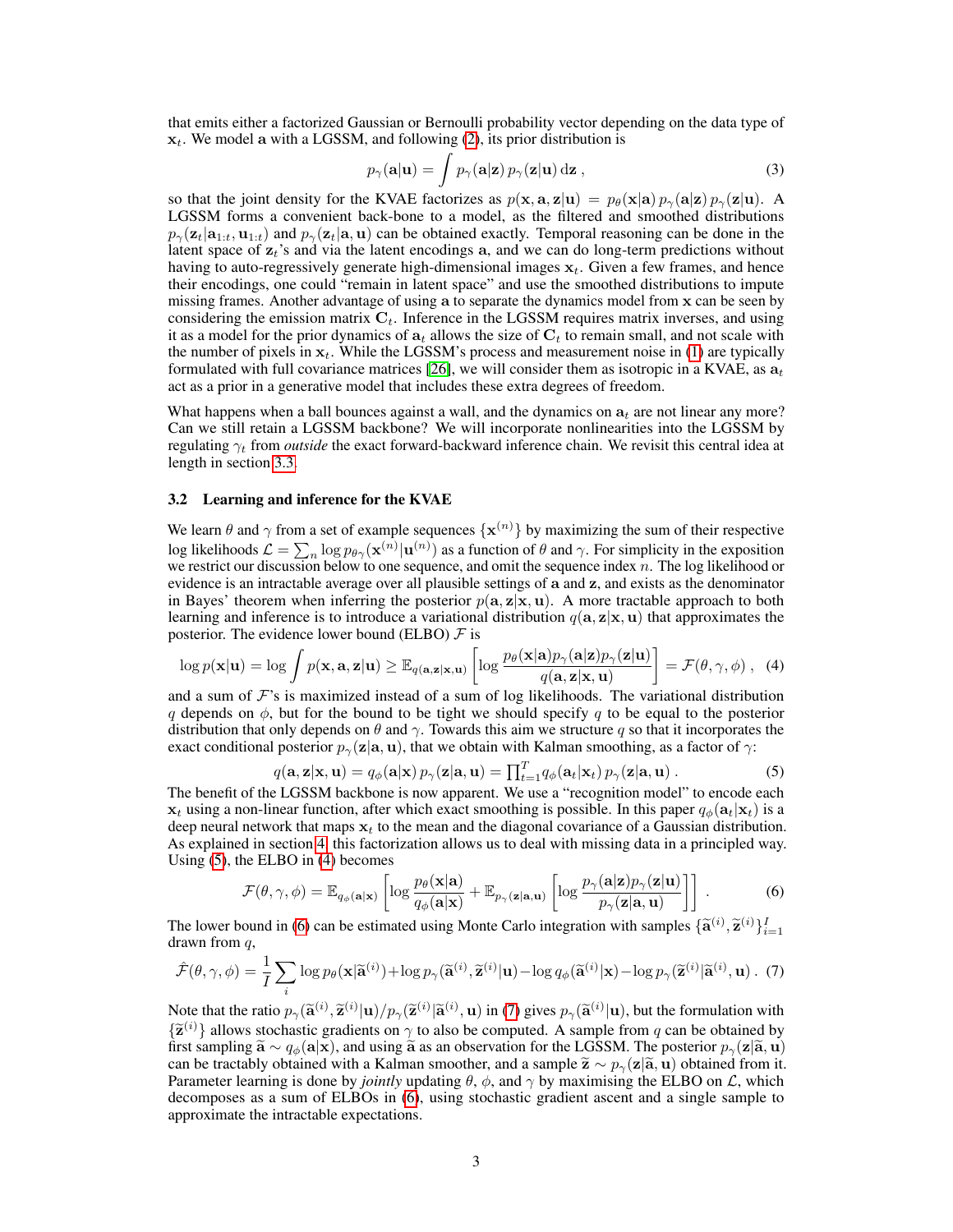#### 3.3 Dynamics parameter network

The LGSSM provides a tractable way to structure  $p_{\gamma}(z|a, u)$  into the variational approximation in (5). However, even in the simple case of a ball bouncing against a wall, the dynamics on  $a_t$  are not linear anymore. We can deal with these situations while preserving the linear dependency between consecutive states in the LGSSM, by non-linearly changing the parameters  $\gamma_t$  of the model over time as a function of the latent encodings up to time  $t - 1$  (so that we can still define a generative model). Smoothing is still possible as the state transition matrix  $A_t$  and others in  $\gamma_t$  do not have to be constant in order to obtain the exact posterior  $p_{\gamma}(\mathbf{z}_t|\mathbf{a}, \mathbf{u})$ .

Recall that  $\gamma_t$  describes how the latent state  $z_{t-1}$  changes from time  $t - 1$  to time t. In the more general setting, the changes in dynamics at time  $t$  may depend on the history of the system, encoded in  $a_{1:t-1}$  and possibly a starting code  $a_0$  that can be learned from data. If, for instance, we see the ball colliding with a wall at time  $t - 1$ , then we know that it will bounce at time t and change direction. We then let  $\gamma_t$  be a learnable function of  $\mathbf{a}_{0:t-1}$ , so that the prior in (2) becomes

$$
p_{\gamma}(\mathbf{a}, \mathbf{z}|\mathbf{u}) = \prod_{t=1}^{T} p_{\gamma_t(\mathbf{a}_{0:t-1})}(\mathbf{a}_t|\mathbf{z}_t) \cdot p(\mathbf{z}_1) \prod_{t=2}^{T} p_{\gamma_t(\mathbf{a}_{0:t-1})}(\mathbf{z}_t|\mathbf{z}_{t-1}, \mathbf{u}_t).
$$
(8)

During inference, after all the frames are encoded in a, the dynamics parameter network returns  $\gamma = \gamma(\mathbf{a})$ , the parameters of the LGSSM at all time steps. We can now use the Kalman smoothing algorithm to find the exact conditional posterior over z, that will be used when computing the gradients of the ELBO.

In our experiments the dependence of  $\gamma_t$  on  $\mathbf{a}_{0:t-1}$  is modulated by a *dynamics parameter network*  $\alpha_t$  =  $\alpha_t(\mathbf{a}_{0:t-1})$ , that is implemented with a recurrent neural network with LSTM cells that takes at each time step the encoded state as input and recurses  $d_t =$  $LSTM(a_{t-1}, d_{t-1})$  and  $\alpha_t = softmax(d_t)$ , as illustrated in figure 2. The output of the dynamics parameter network



Figure 2: Dynamics parameter network for the KVAE.

is weights that sum to one,  $\sum_{k=1}^{K} \alpha_k^{(k)}(\mathbf{a}_{0:t-1}) = 1$ . These weights choose and interpolate between K different operating modes:

$$
\mathbf{A}_{t} = \sum_{k=1}^{K} \alpha_{t}^{(k)}(\mathbf{a}_{0:t-1}) \mathbf{A}^{(k)}, \quad \mathbf{B}_{t} = \sum_{k=1}^{K} \alpha_{t}^{(k)}(\mathbf{a}_{0:t-1}) \mathbf{B}^{(k)}, \quad \mathbf{C}_{t} = \sum_{k=1}^{K} \alpha_{t}^{(k)}(\mathbf{a}_{0:t-1}) \mathbf{C}^{(k)}.
$$
 (9)

We globally learn K basic state transition, control and emission matrices  $A^{(k)}$ ,  $B^{(k)}$  and  $C^{(k)}$ , and interpolate them based on information from the VAE encodings. The weighted sum can be interpreted as a soft mixture of K different LGSSMs whose time-invariant matrices are combined using the timevarying weights  $\alpha_t$ . In practice, each of the K sets  $\{{\bf A}^{(k)},{\bf B}^{(k)},{\bf C}^{(k)}\}$  models different dynamics, that will dominate when the corresponding  $\alpha_t^{(k)}$  is high. The dynamics parameter network resembles the locally-linear transitions of [16, 33]; see section 6 for an in depth discussion on the differences.

## 4 Missing data imputation

Let  $x_{obs}$  be an observed subset of frames in a video sequence, for instance depicting the initial movement and final positions of a ball in a scene. From its start and end, can we imagine how the ball reaches its final position? Autoregressive models like recurrent neural networks can only forward-generate  $x_t$  frame by frame, and cannot make use of the information coming from the final frames in the sequence. To impute the unobserved frames  $x_{un}$  in the middle of the sequence, we need to do inference, not prediction.

The KVAE exploits the smoothing abilities of its LGSSM to use both the information from the past and the future when imputing missing data. In general, if  $\mathbf{x} = {\mathbf{x}_{obs}, \mathbf{x}_{un}}$ , the unobserved frames in xun could also appear at non-contiguous time steps, e.g. missing at random. Data can be imputed by sampling from the joint density  $p(\mathbf{a}_{un}, \mathbf{a}_{obs}, \mathbf{z} | \mathbf{x}_{obs}, \mathbf{u})$ , and then generating  $\mathbf{x}_{un}$  from  $\mathbf{a}_{un}$ . We factorize this distribution as

$$
p(\mathbf{a}_{\mathsf{un}}, \mathbf{a}_{\mathsf{obs}}, \mathbf{z} | \mathbf{x}_{\mathsf{obs}}, \mathbf{u}) = p_{\gamma}(\mathbf{a}_{\mathsf{un}} | \mathbf{z}) p_{\gamma}(\mathbf{z} | \mathbf{a}_{\mathsf{obs}}, \mathbf{u}) p(\mathbf{a}_{\mathsf{obs}} | \mathbf{x}_{\mathsf{obs}}), \qquad (10)
$$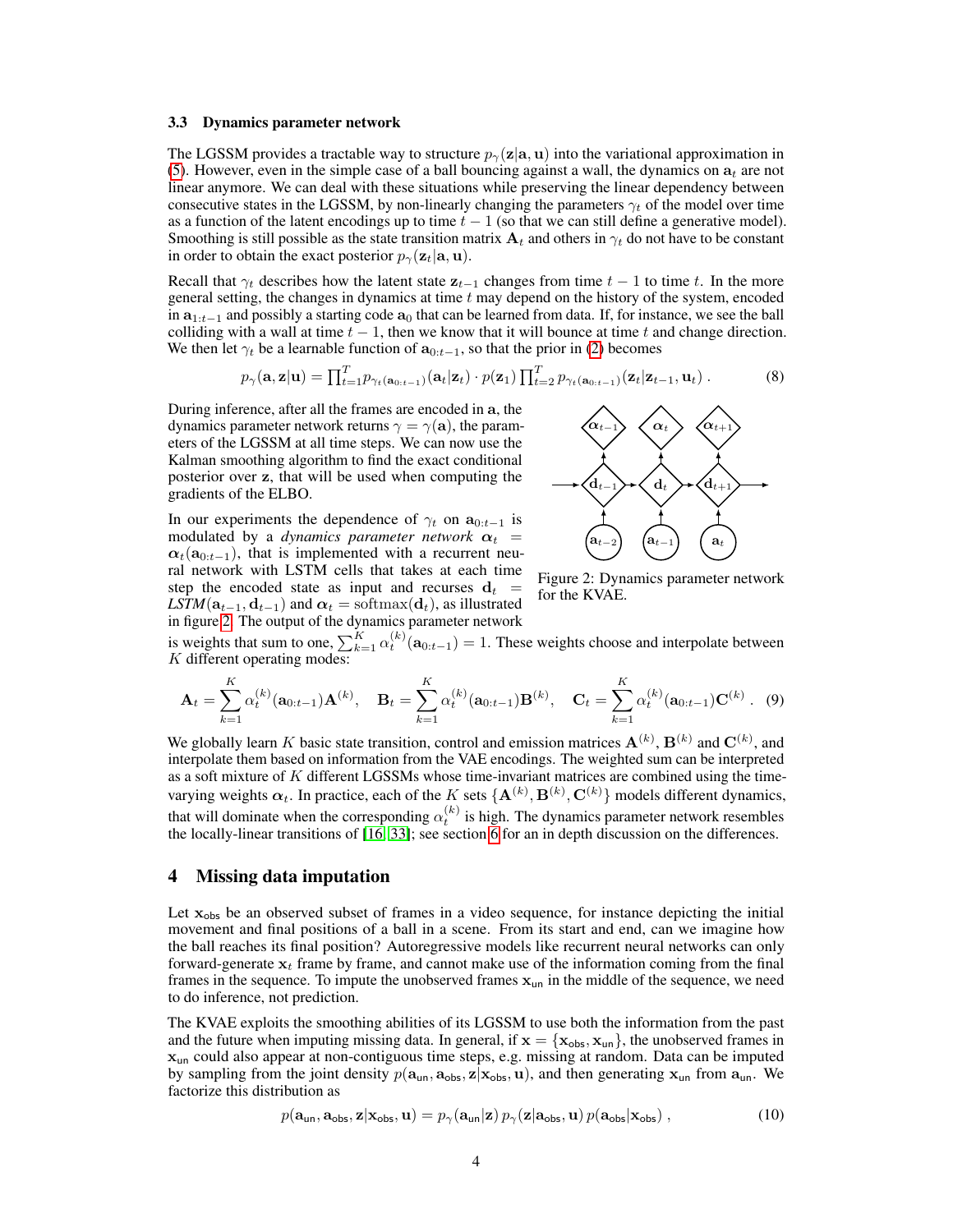and we sample from it with ancestral sampling starting from  $x_{obs}$ . Reading (10) from right to left, a sample from  $p(\mathbf{a}_{obs}|\mathbf{x}_{obs})$  can be approximated with the variational distribution  $q_{\phi}(\mathbf{a}_{obs}|\mathbf{x}_{obs})$ . Then, if  $\gamma$  is fully known,  $p_{\gamma}(z|a_{obs}, u)$  is computed with an extension to the Kalman smoothing algorithm to sequences with missing data, after which samples from  $p_{\gamma}(\mathbf{a}_{un}|\mathbf{z})$  could be readily drawn.

However, when doing missing data imputation the parameters  $\gamma$  of the LGSSM are not known at all time steps. In the KVAE, each  $\gamma_t$  depends on all the previous encoded states, including  $a_{\mu}$ , and these need to be estimated before  $\gamma$  can be computed. In this paper we recursively estimate  $\gamma$  in the following way. Assume that  $x_{1:t-1}$  is known, but not  $x_t$ . We sample  $a_{1:t-1}$  from  $q_{\phi}(a_{1:t-1} | x_{1:t-1})$ using the VAE, and use it to compute  $\gamma_{1:t}$ . The computation of  $\gamma_{t+1}$  depends on  $a_t$ , which is missing, and an estimate  $\hat{a}_t$  will be used. Such an estimate can be arrived at in two steps. The filtered posterior distribution  $p_{\gamma}(\mathbf{z}_{t-1}|\mathbf{a}_{1:t-1}, \mathbf{u}_{1:t-1})$  can be computed as it depends only on  $\gamma_{1:t-1}$ , and from it, we sample

$$
\widehat{\mathbf{z}}_t \sim p_{\gamma}(\mathbf{z}_t | \mathbf{a}_{1:t-1}, \mathbf{u}_{1:t}) = \int p_{\gamma_t}(\mathbf{z}_t | \mathbf{z}_{t-1}, \mathbf{u}_t) p_{\gamma}(\mathbf{z}_{t-1} | \mathbf{a}_{1:t-1}, \mathbf{u}_{1:t-1}) \, d\mathbf{z}_{t-1} \tag{11}
$$

and sample  $\hat{a}_t$  from the predictive distribution of  $a_t$ ,

$$
\widehat{\mathbf{a}}_t \sim p_{\gamma}(\mathbf{a}_t | \mathbf{a}_{1:t-1}, \mathbf{u}_{1:t}) = \int p_{\gamma_t}(\mathbf{a}_t | \mathbf{z}_t) p_{\gamma}(\mathbf{z}_t | \mathbf{a}_{1:t-1}, \mathbf{u}_{1:t}) \, d\mathbf{z}_t \approx p_{\gamma_t}(\mathbf{a}_t | \widehat{\mathbf{z}}_t).
$$
 (12)

The parameters of the LGSSM at time  $t + 1$  are then estimated as  $\gamma_{t+1}([\mathbf{a}_{0:t-1}, \hat{\mathbf{a}}_t])$ . The same procedure is repeated at the next time step if  $x_{t+1}$  is missing, otherwise  $a_{t+1}$  is drawn from the VAE. After the forward pass through the sequence, where we estimate  $\gamma$  and compute the filtered posterior for z, the Kalman smoother's backwards pass computes the smoothed posterior. While the smoothed posterior distribution is not exact, as it relies on the estimate of  $\gamma$  obtained during the forward pass, it improves data imputation by using information coming from the whole sequence; see section 5 for an experimental illustration.

## 5 Experiments

We motivated the KVAE with an example of a bouncing ball, and use it here to demonstrate the model's ability to separately learn a recognition and dynamics model from video, and use it to impute missing data. To draw a comparison with deep variational Bayes filters (DVBFs) [16], we apply the KVAE to [16]'s pendulum example. We further apply the model to a number of environments with different properties to demonstrate its generalizability. All models are trained end-to-end with stochastic gradient descent. Using the control input  $u_t$  in (1) we can inform the model of known quantities such as external forces, as will be done in the pendulum experiment. In all the other experiments, we omit such information and train the models fully unsupervised from the videos only. Further implementation details can be found in the supplementary material (appendix A) and in the Tensorflow [1] code released at [github.com/simonkamronn/kvae.](https://github.com/simonkamronn/kvae)

#### 5.1 Bouncing ball

We simulate 5000 sequences of 20 time steps each of a ball moving in a two-dimensional box, where each video frame is a 32x32 binary image. A video sequence is visualised as a single image in figure 4d, with the ball's darkening color reflecting the incremental frame index. In this set-up the initial position and velocity are randomly sampled. No forces are applied to the ball, except for the fully elastic collisions with the walls. The minimum number of latent dimensions that the KVAE requires to model the ball's dynamics are  $a_t \in \mathbb{R}^2$  and  $z_t \in \mathbb{R}^4$ , as at the very least the ball's position in the box's 2d plane has to be encoded in  $a_t$ , and  $z_t$  has to encode the ball's position and velocity. The model's flexibility increases with more latent dimensions, but we choose these settings for the sake of interpretable visualisations. The dynamics parameter network uses  $K = 3$  to interpolate three modes, a constant velocity, and two non-linear interactions with the horizontal and vertical walls.

We compare the generation and imputation performance of the KVAE with two recurrent neural network (RNN) models that are based on the same auto-encoding (AE) architecture as the KVAE and are modifications of methods from the literature to be better suited to the bouncing ball experiments.<sup>3</sup>

<sup>&</sup>lt;sup>3</sup>We also experimented with the SRNN model from [8] as it can do smoothing. However, the model is probably too complex for the task in hand, and we could not make it learn good dynamics.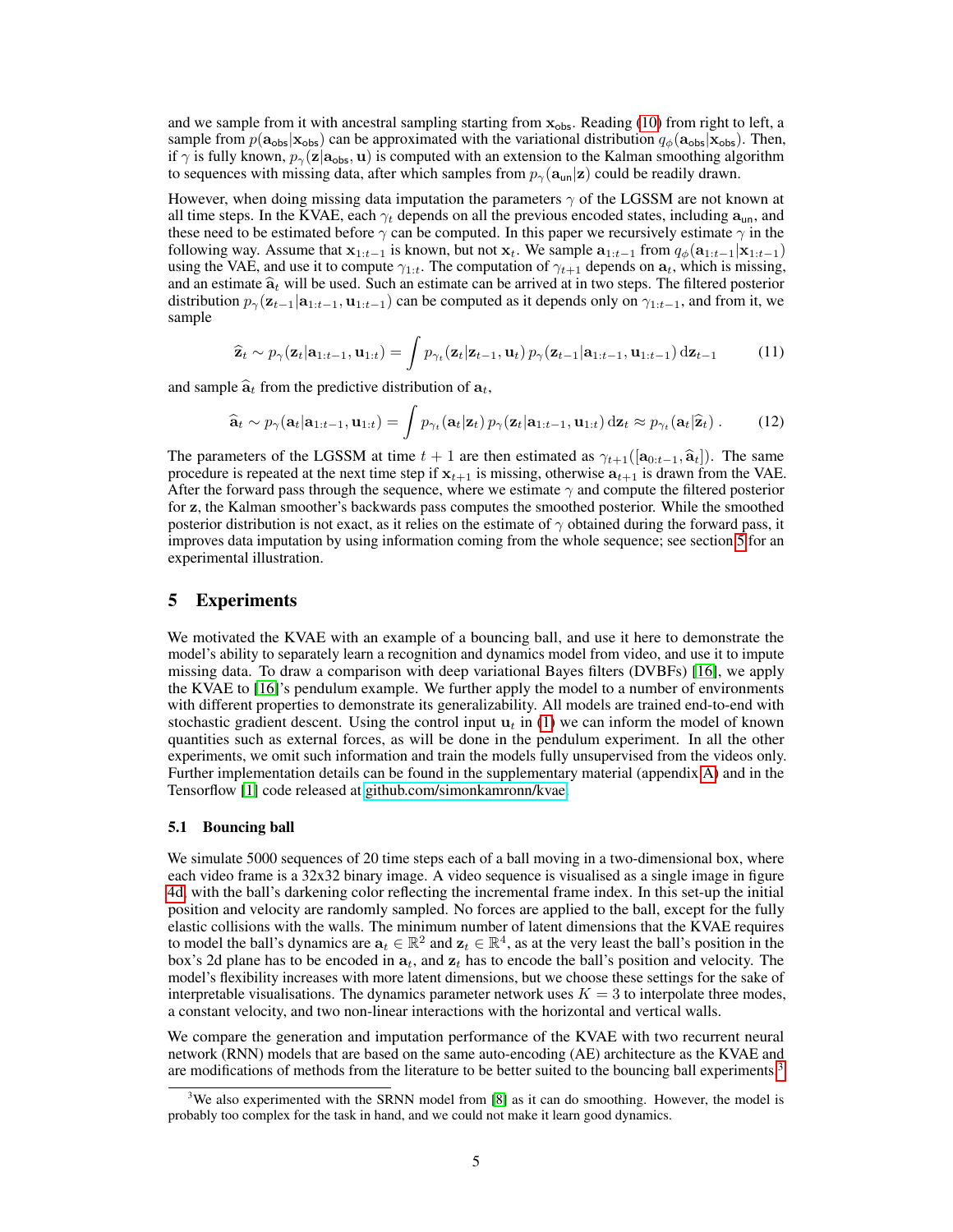

(c) Comparison of encoded (ground truth), generated and smoothed trajectories of a KVAE in the latent space a. The black squares illustrate observed samples and the hexagons indicate the initial state. Notice that the  $a_t$ 's lie on a manifold that can be rotated and stretched to align with the frames of the video.



In the *AE-RNN*, inspired by the architecture from [29], a pretrained convolutional auto-encoder, identical to the one used for the KVAE, feeds the encodings to an LSTM network [13]. During training the LSTM predicts the next encoding in the sequence and during generation we use the previous output as input to the current step. For data imputation the LSTM either receives the previous output or, if available, the encoding of the observed frame (similarly to filtering in the KVAE). The *VAE-RNN* is identical to the AE-RNN except that uses a VAE instead of an AE, similarly to the model from [6].

Figure 3a shows how well missing frames are imputed in terms of the average fraction of incorrectly guessed pixels. In it, the first 4 frames are observed (to initialize the models) after which the next 16 frames are dropped at random with varying probabilities. We then impute the missing frames by doing filtering and smoothing with the KVAE. We see in figure 3a that it is beneficial to utilize information from the whole sequence (even the future observed frames), and a KVAE with smoothing outperforms all competing methods. Notice that dropout probability 1 corresponds to pure generation from the models. Figure 3b repeats this experiment, but makes it more challenging by removing an increasing number of *consecutive* frames from the middle of the sequence  $(T = 20)$ . In this case the ability to encode information coming from the future into the posterior distribution is highly beneficial, and smoothing imputes frames much better than the other methods. Figure 3c graphically illustrates figure 3b. We plot three trajectories over  $a_t$ -encodings. The *generated* trajectories were obtained after initializing the KVAE model with 4 initial frames, while the *smoothed* trajectories also incorporated encodings from the last 4 frames of the sequence. The *encoded* trajectories were obtained with no missing data, and are therefore considered as ground truth. In the first three plots in figure 3c, we see that the backwards recursion of the Kalman smoother corrects the trajectory obtained with generation in the forward pass. However, in the fourth plot, the poor trajectory that is obtained during the forward generation step, makes smoothing unable to follow the ground truth.

The smoothing capabilities of KVAEs make it also possible to train it with up to 40% of missing data with minor losses in performance (appendix C in the supplementary material). Links to videos of the imputation results and long-term generation from the models can be found in appendix B and at [sites.google.com/view/kvae.](https://sites.google.com/view/kvae)

Understanding the dynamics parameter network. In our experiments the dynamics parameter network  $\alpha_t = \alpha_t(a_{0:t-1})$  is an LSTM network, but we could also parameterize it with any differentiable function of  $\mathbf{a}_{0:t-1}$  (see appendix D in the supplementary material for a comparison of various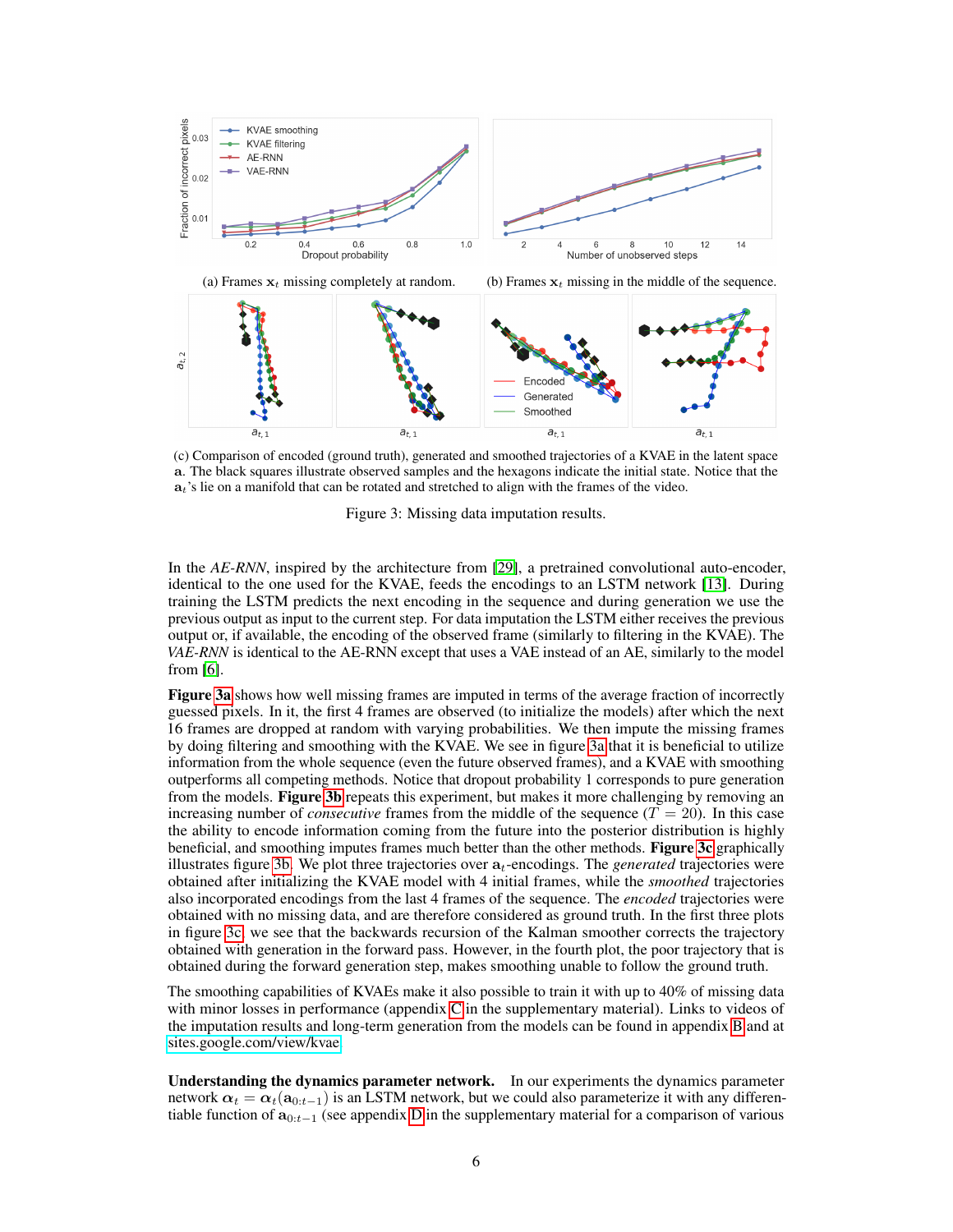

Figure 4: A visualisation of the dynamics parameter network  $\alpha_t^{(k)}(\mathbf{a}_{t-1})$  for  $K = 3$ , as a function of  $a_{t-1}$ . The three  $\alpha_t^{(k)}$ 's sum to one at every point in the encoded space. The greyscale backgrounds in **a**) to **c**) correspond to the intensity of the weights  $\alpha_t^{(k)}$ , with white indicating a weight of one in the dynamics parameter network's output. Overlaid on them is the full latent encoding a. d) shows the reconstructed frames of the video as one image.

architectures). When using a multi-layer perceptron (MLP) that depends on the previous encoding as mixture network, i.e.  $\alpha_t = \alpha_t(a_{t-1})$ , figure 4 illustrates how the network chooses the mixture of learned dynamics. We see that the model has correctly learned to choose a transition that maintains a constant velocity in the center  $(k = 1)$ , reverses the horizontal velocity when in proximity of the left and right wall  $(k = 2)$ , the reverses the vertical velocity when close to the top and bottom  $(k = 3)$ .

#### 5.2 Pendulum experiment

We test the KVAE on the experiment of a dynamic torquecontrolled pendulum used in [16]. Training, validation and test set are formed by 500 sequences of 15 frames of 16x16 pixels. We use a KVAE with  $\mathbf{a}_t \in \mathbb{R}^2$ ,  $\mathbf{z}_t \in \mathbb{R}^3$  and  $K = 2$ , and try two different encoder-decoder architectures for the VAE, one using a MLP and one using a convolutional neural network (CNN). We compare the performaces of the KVAE to DVBFs [16] and deep Markov models<sup>4</sup> (DMM) [19], nonlinear SSMs parameterized by deep neural networks whose

| Model             | <b>Test ELBO</b> |
|-------------------|------------------|
| <b>KVAE</b> (CNN) | 810.08           |
| <b>KVAE</b> (MLP) | 807.02           |
| <b>DVBF</b>       | 798.56           |
| DMM               | 784.70           |

Table 1: Pendulum experiment.

intractable posterior distribution is approximated with an inference network. In table 1 we see that the KVAE outperforms both models in terms of ELBO on a test set, showing that for the task in hand it is preferable to use a model with simpler dynamics but exact posterior inference.

#### 5.3 Other environments

To test how well the KVAE adapts to different environments, we trained it end-to-end on videos of (i) a ball bouncing between walls that form an irregular polygon, (ii) a ball bouncing in a box and subject to gravity, (iii) a Pong-like environment where the paddles follow the vertical position of the ball to make it stay in the frame at all times. Figure 5 shows that the KVAE learns the dynamics of all three environments, and generates realistic-looking trajectories. We repeat the imputation experiments of figures 3a and 3b for these environments in the supplementary material (appendix E), where we see that KVAEs outperform alternative models.

# 6 Related work

Recent progress in unsupervised learning of high dimensional sequences is found in a plethora of both deterministic and probabilistic generative models. The VAE framework is a common workhorse in the stable of probabilistic inference methods, and it is extended to the temporal setting by [2, 6, 8, 16, 19]. In particular, deep neural networks can parameterize the transition and emission distributions of different variants of deep state-space models [8, 16, 19]. In these extensions, inference

<sup>&</sup>lt;sup>4</sup>Deep Markov models were previously referred to as deep Kalman filters.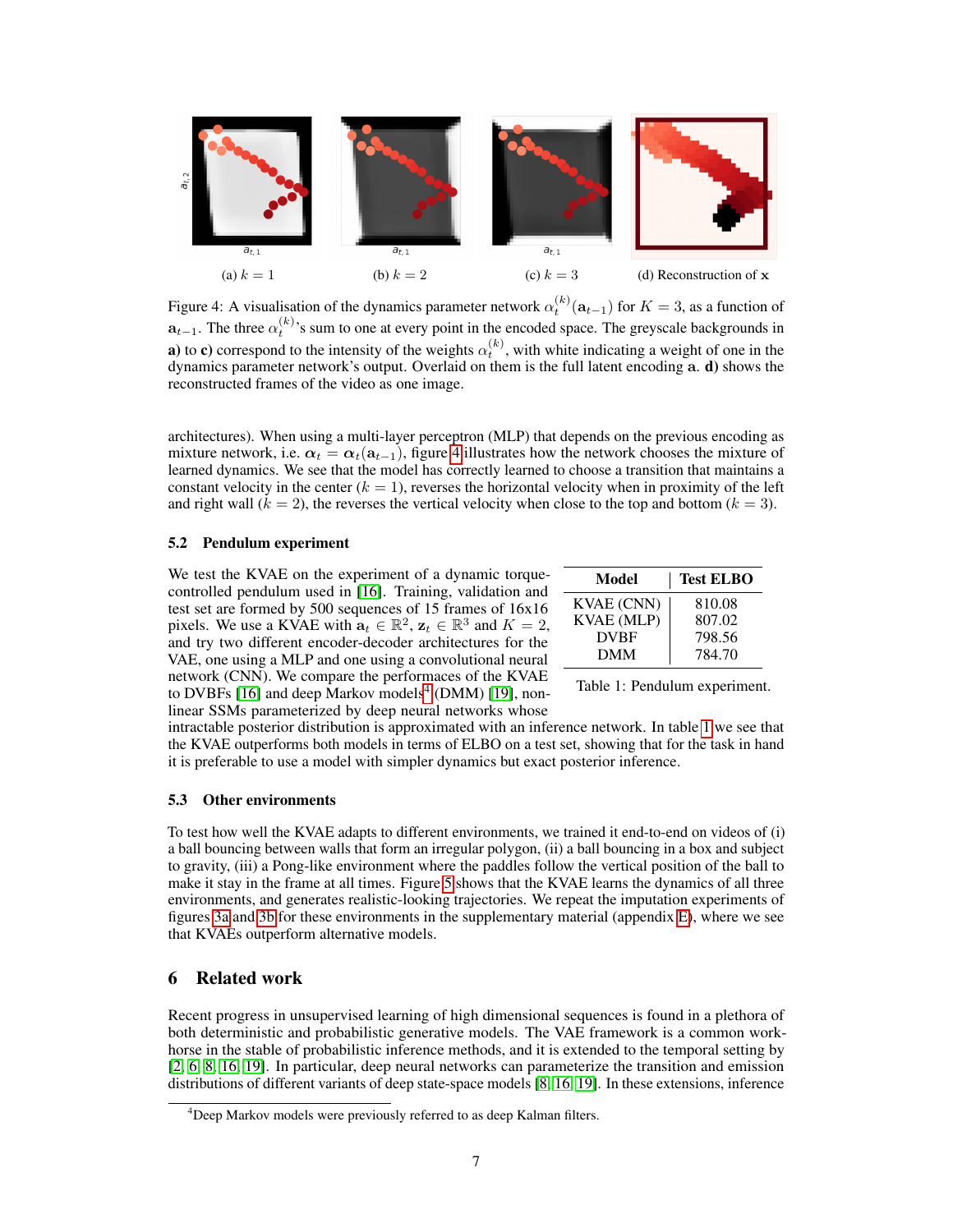

Figure 5: Generations from the KVAE trained on different environments. The videos are shown as single images, with color intensity representing the incremental sequence index  $t$ . In the simulation that resembles Atari's Pong game, the movement of the two paddles (left and right) is also visible.

networks define a variational approximation to the intractable posterior distribution of the latent states at each time step. For the tasks in section 5, it is preferable to use the KVAE's simpler temporal model with an exact (conditional) posterior distribution than a highly non-linear model where the posterior needs to be approximated. A different combination of VAEs and probabilistic graphical models has been explored in [15], which defines a general class of models where inference is performed with message passing algorithms that use deep neural networks to map the observations to conjugate graphical model potentials.

In classical non-linear extensions of the LGSSM like the extended Kalman filter and in the locallylinear dynamics of [16, 33], the transition matrices at time t have a non-linear dependence on  $z_{t-1}$ . The KVAE's approach is different: by introducing the latent encodings  $a_t$  and making  $\gamma_t$  depend on a1:t−1, the *linear* dependency between consecutive states of z is preserved, so that the exact smoothed posterior can be computed given a, and used to perform missing data imputation. LGSSM with dynamic parameterization have been used for large-scale demand forecasting in [27]. [20] introduces recurrent switching linear dynamical systems, that combine deep learning techniques and switching Kalman filters [22] to model low-dimensional time series. [11] introduces a *discriminative* approach to estimate the low-dimensional state of a LGSSM from input images. The resulting model is reminiscent of a KVAE with no decoding step, and is therefore not suited for unsupervised learning and video generation. Recent work in the non-sequential setting has focused on disentangling basic visual concepts in an image [12]. [10] models neural activity by finding a non-linear embedding of a neural time series into a LGSSM.

Great strides have been made in the reinforcement learning community to model how environments evolve in response to action [5, 23, 24, 30, 32]. In similar spirit to this paper, [32] extracts a latent representation from a PCA representation of the frames where controls can be applied. [5] introduces action-conditional dynamics parameterized with LSTMs and, as for the KVAE, a computationally efficient procedure to make long term predictions without generating high dimensional images at each time step. As autoregressive models, [29] develops a sequence to sequence model of video representations that uses LSTMs to define both the encoder and the decoder. [7] develops an actionconditioned video prediction model of the motion of a robot arm using convolutional LSTMs that models the change in pixel values between two consecutive frames.

While the focus in this work is to define a generative model for *high dimensional* videos of simple physical systems, several recent works have combined physical models of the world with deep learning to learn the dynamics of objects in more complex but *low-dimensional* environments [3, 4, 9, 34].

# 7 Conclusion

The KVAE, a model for unsupervised learning of high-dimensional videos, was introduced in this paper. It disentangles an object's latent representation  $a_t$  from a latent state  $z_t$  that describes its dynamics, and can be learned end-to-end from raw video. Because the exact (conditional) smoothed posterior distribution over the states of the LGSSM can be computed, one generally sees a marked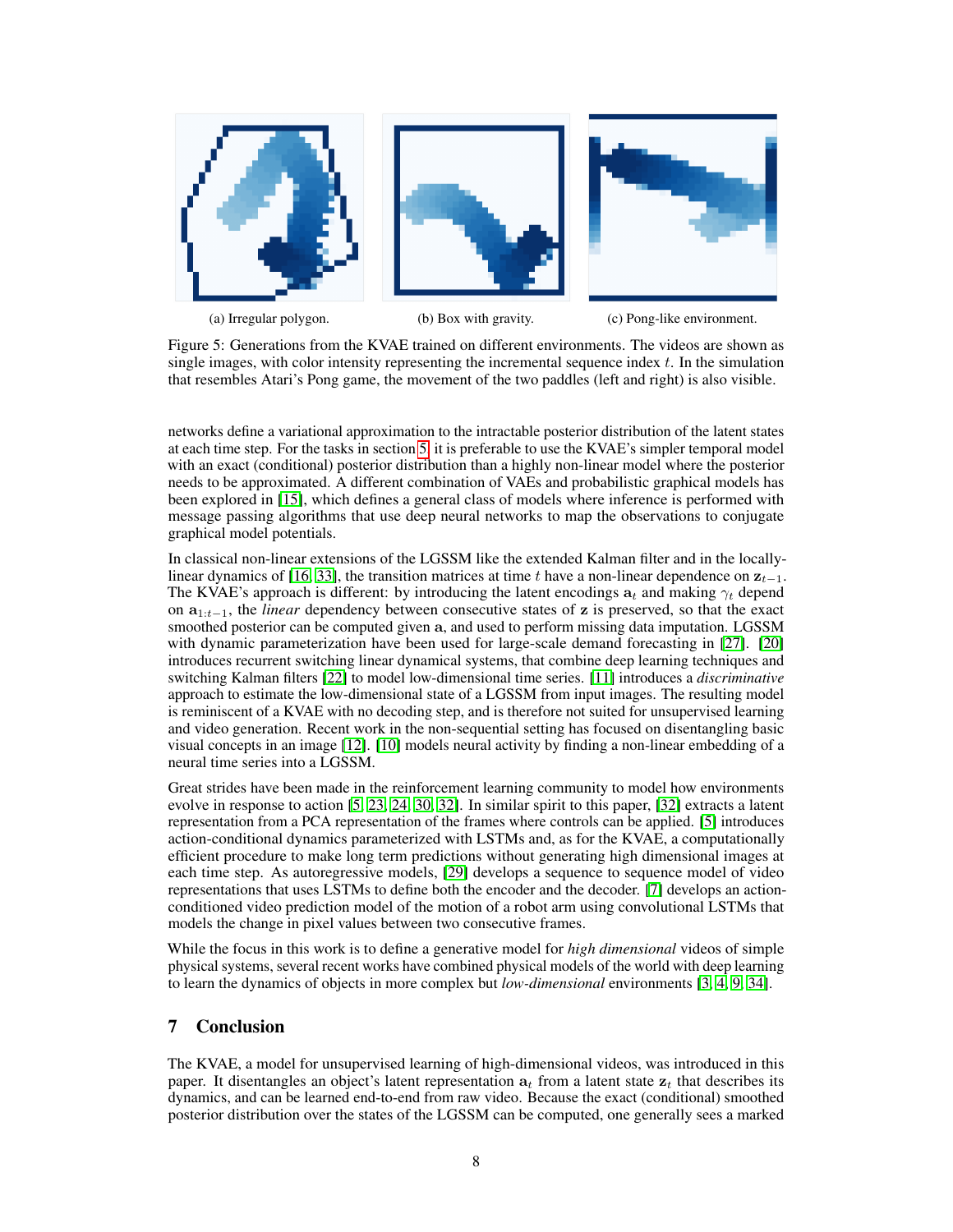improvement in inference and missing data imputation over methods that don't have this property. A desirable property of disentangling the two latent representations is that temporal reasoning, and possibly planning, could be done in the latent space. As a proof of concept, we have been deliberate in focussing our exposition to videos of static worlds that contain a few moving objects, and leave extensions of the model to real world videos or sequences coming from an agent exploring its environment to future work.

## Acknowledgements

We would like to thank Lars Kai Hansen for helpful discussions on the model design. Marco Fraccaro is supported by Microsoft Research through its PhD Scholarship Programme. We thank NVIDIA Corporation for the donation of TITAN X GPUs.

## **References**

- [1] M. Abadi, A. Agarwal, P. Barham, E. Brevdo, Z. Chen, C. Citro, G. S. Corrado, A. Davis, J. Dean, M. Devin, S. Ghemawat, I. Goodfellow, A. Harp, G. Irving, M. Isard, Y. Jia, R. Jozefowicz, L. Kaiser, M. Kudlur, J. Levenberg, D. Mané, R. Monga, S. Moore, D. Murray, C. Olah, M. Schuster, J. Shlens, B. Steiner, I. Sutskever, K. Talwar, P. Tucker, V. Vanhoucke, V. Vasudevan, F. Viégas, O. Vinyals, P. Warden, M. Wattenberg, M. Wicke, Y. Yu, and X. Zheng. TensorFlow: Large-scale machine learning on heterogeneous systems, 2015. Software available from tensorflow.org.
- [2] E. Archer, I. M. Park, L. Buesing, J. Cunningham, and L. Paninski. Black box variational inference for state space models. *arXiv:1511.07367*, 2015.
- [3] P. W. Battaglia, R. Pascanu, M. Lai, D. J. Rezende, and K. Kavukcuoglu. Interaction networks for learning about objects, relations and physics. In *NIPS*, 2016.
- [4] M. B. Chang, T. Ullman, A. Torralba, and J. B. Tenenbaum. A compositional object-based approach to learning physical dynamics. In *ICLR*, 2017.
- [5] S. Chiappa, S. Racanière, D. Wierstra, and S. Mohamed. Recurrent environment simulators. In *ICLR*, 2017.
- [6] J. Chung, K. Kastner, L. Dinh, K. Goel, A. C. Courville, and Y. Bengio. A recurrent latent variable model for sequential data. In *NIPS*, 2015.
- [7] C. Finn, I. J. Goodfellow, and S. Levine. Unsupervised learning for physical interaction through video prediction. In *NIPS*, 2016.
- [8] M. Fraccaro, S. K. Sønderby, U. Paquet, and O. Winther. Sequential neural models with stochastic layers. In *NIPS*, 2016.
- [9] K. Fragkiadaki, P. Agrawal, S. Levine, and J. Malik. Learning visual predictive models of physics for playing billiards. In *ICLR*, 2016.
- [10] Y. Gao, E. W. Archer, L. Paninski, and J. P. Cunningham. Linear dynamical neural population models through nonlinear embeddings. In *NIPS*, 2016.
- [11] T. Haarnoja, A. Ajay, S. Levine, and P. Abbeel. Backprop KF: learning discriminative deterministic state estimators. In *NIPS*, 2016.
- [12] I. Higgins, L. Matthey, A. Pal, C. Burgess, X. Glorot, M. Botvinick, S. Mohamed, and A. Lerchner. beta-vae: Learning basic visual concepts with a constrained variational framework. 2017.
- [13] S. Hochreiter and J. Schmidhuber. Long short-term memory. *Neural Computation*, 9(8):1735–1780, Nov. 1997.
- [14] E. Jang, S. Gu, and B. Poole. Categorical reparameterization with gumbel-softmax. *arXiv preprint arXiv:1611.01144*, 2016.
- [15] M. J. Johnson, D. Duvenaud, A. B. Wiltschko, S. R. Datta, and R. P. Adams. Composing graphical models with neural networks for structured representations and fast inference. In *NIPS*, 2016.
- [16] M. Karl, M. Soelch, J. Bayer, and P. van der Smagt. Deep variational bayes filters: Unsupervised learning of state space models from raw data. In *ICLR*, 2017.